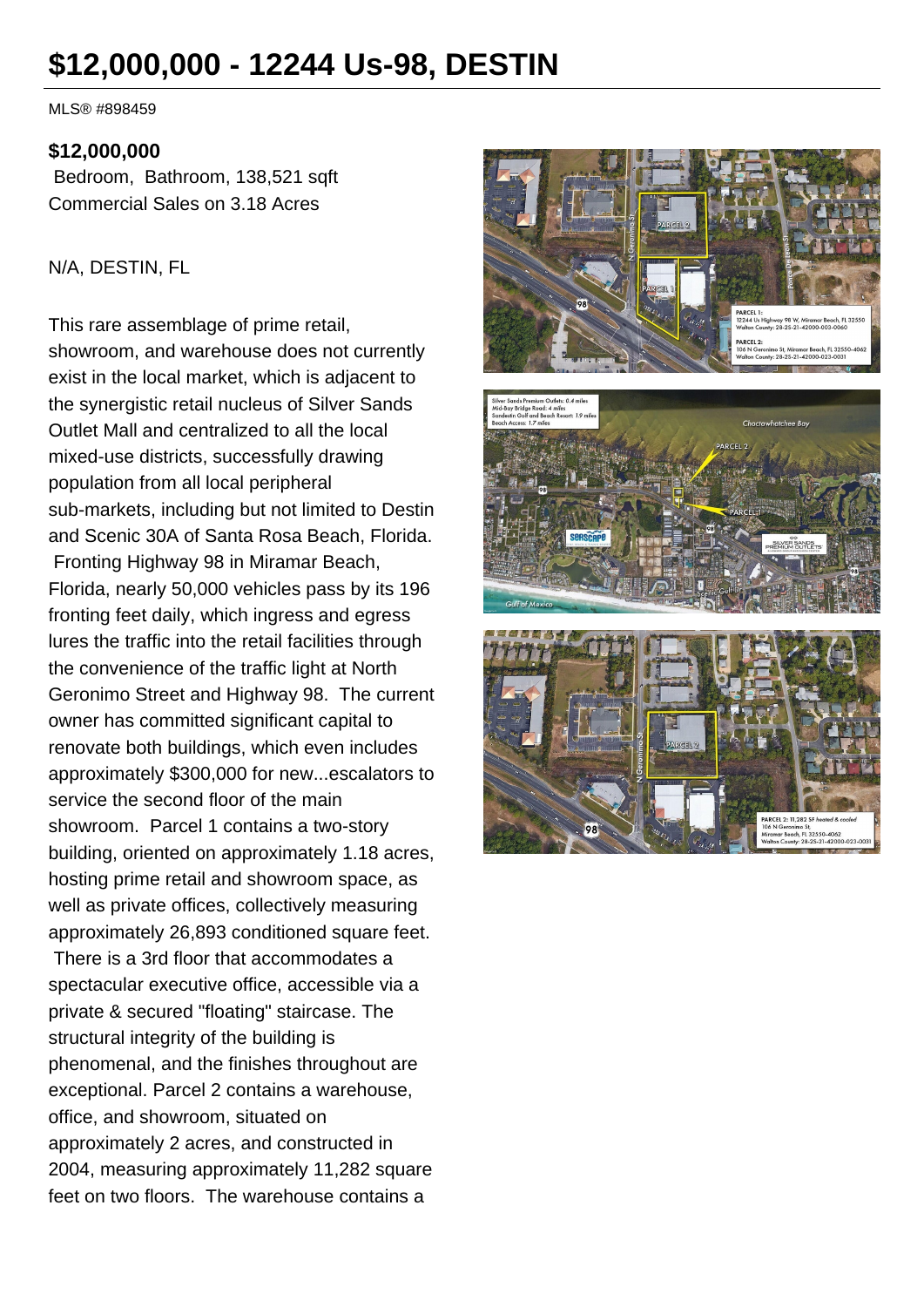broad loading dock area and massive rack system with a lift and guide rails. Both buildings project an architecturally magnificent image. This opportunity is irreplaceable locally, as land development code would neither accommodate this massive yield, nor would a developer endeavor upon such a project, as the inflationary costs of this era, coupled with land costs, (even if such prime vacant land at a traffic light were available), which is non-existent), would likely much exceed \$20,000,000.00+. The current business is operating a record-breaking levels, year over year; thus the attributable value to this extremely prime site and assemblage is likely understated. All showings are by appointment only and require 48+ hours advanced notice. The listing broker must accompany all showings. Financial credentials are required prior to confirmation of any showings. Please do not approach any onsite staff.

## **Essential Information**

| MLS@#                 | 898459                  |
|-----------------------|-------------------------|
| Price                 | \$12,000,000            |
| <b>Square Footage</b> | 138,521                 |
| Acres                 | 3.18                    |
| <b>Type</b>           | <b>Commercial Sales</b> |
| <b>Status</b>         | Active                  |

## **Community Information**

| Address      | 12244 Us-98                   |
|--------------|-------------------------------|
| Area         | 15 - Miramar/Sandestin Resort |
| Subdivision  | N/A                           |
| City         | <b>DESTIN</b>                 |
| County       | <b>WALTON</b>                 |
| <b>State</b> | FL.                           |
| Zip Code     | 32550                         |

## **Additional Information**